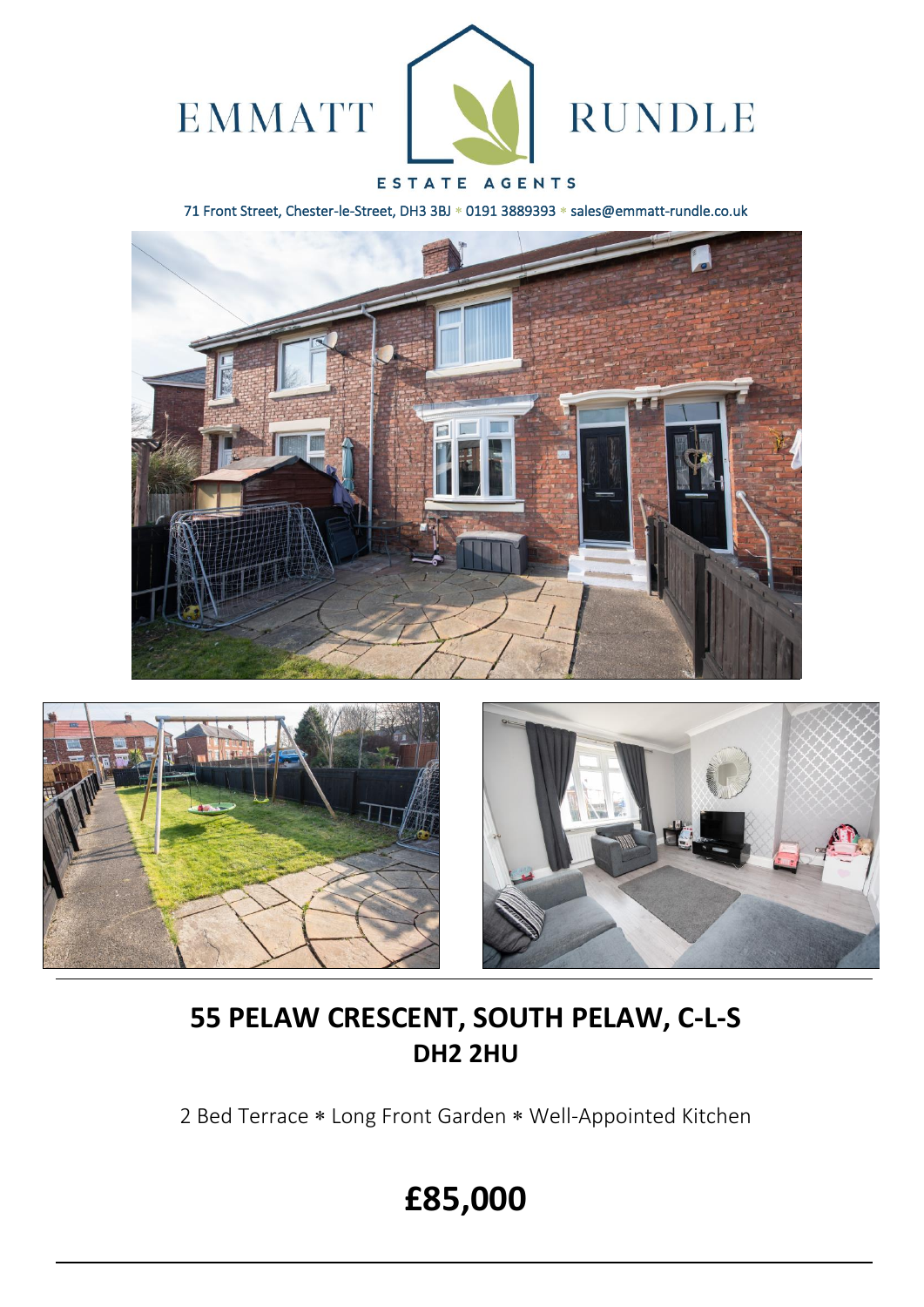### DESCRIPTION

A spacious two bedroom terraced house in a small cul-de-sac within this popular development which is situated close to the town centre providing easy access to shops, schools and transport links. The property has been updated and is well-presented throughout with a number of attractive features including well-appointed kitchen and bathroom, two double bedrooms, together with a large garden to front. There is the benefit of gas central heating via combi boiler and UPVC double glazing.

### TENURE

Freehold

## DIRECTIONS

From the north end of Front Street continue over the market place traffic lights, turn left at the mini roundabout and over Pelaw Bank, travel through the traffic lights and then take the first right onto Pelaw Crescent, the property is on the left-hand side.

### GROUND FLOOR



ENTRANCE HALL **ENTRANCE** HALL **COMPOSITE DESIGNATION** 

## LOUNGE

13' (3.96m) x 12' (3.66m) Bow window, laminate flooring, vertical blinds, radiator

KITCHEN 16'4" (4.98m) x 6'9" (2.06m) A range of wall & base units in oak, co-ordinating worksurfaces, integrated oven & hob, stainless steel sink unit, mixer tap, plumbed for washer, laminate flooring, tiled walls, downlighters



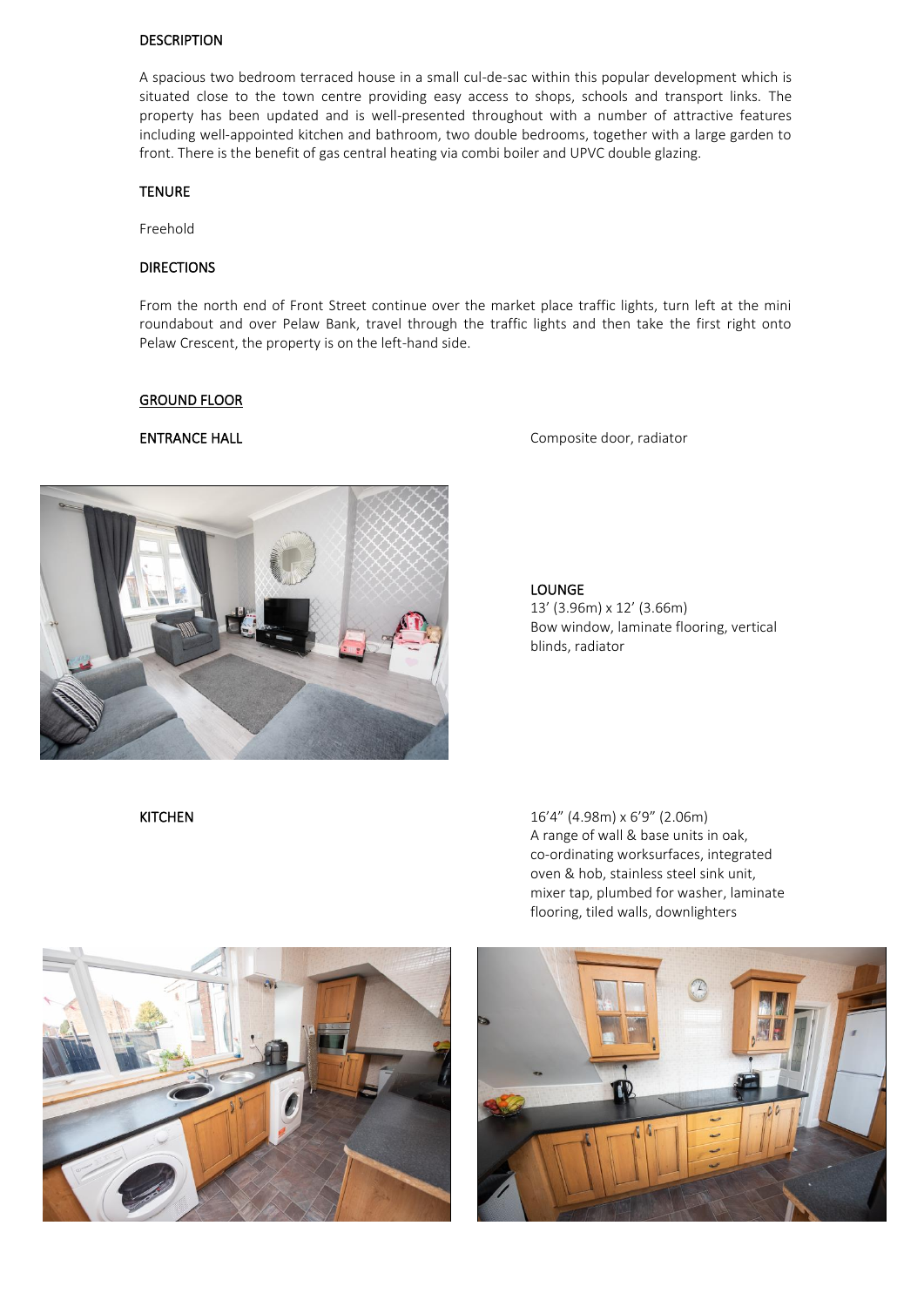BATHROOM **EXECUTE:** Full suite in white, chrome combi shower over bath, shower screen, WC, pedestal hand basin, fully tiled walls, laminate flooring, illuminated vanity mirror, chrome towel radiator, extractor fan, UPVC ceiling & downlighters





# FIRST FLOOR

### BEDROOM 1

14'5" (4.39m) x 10'11" (3.33m) Full wall fitted wardrobes, downlighters, vertical blinds, radiator





BEDROOM 2 10'5" (3.17m) x 10'3" (3.12m) Range of fitted wardrobes with bridging unit, vertical blinds, radiator